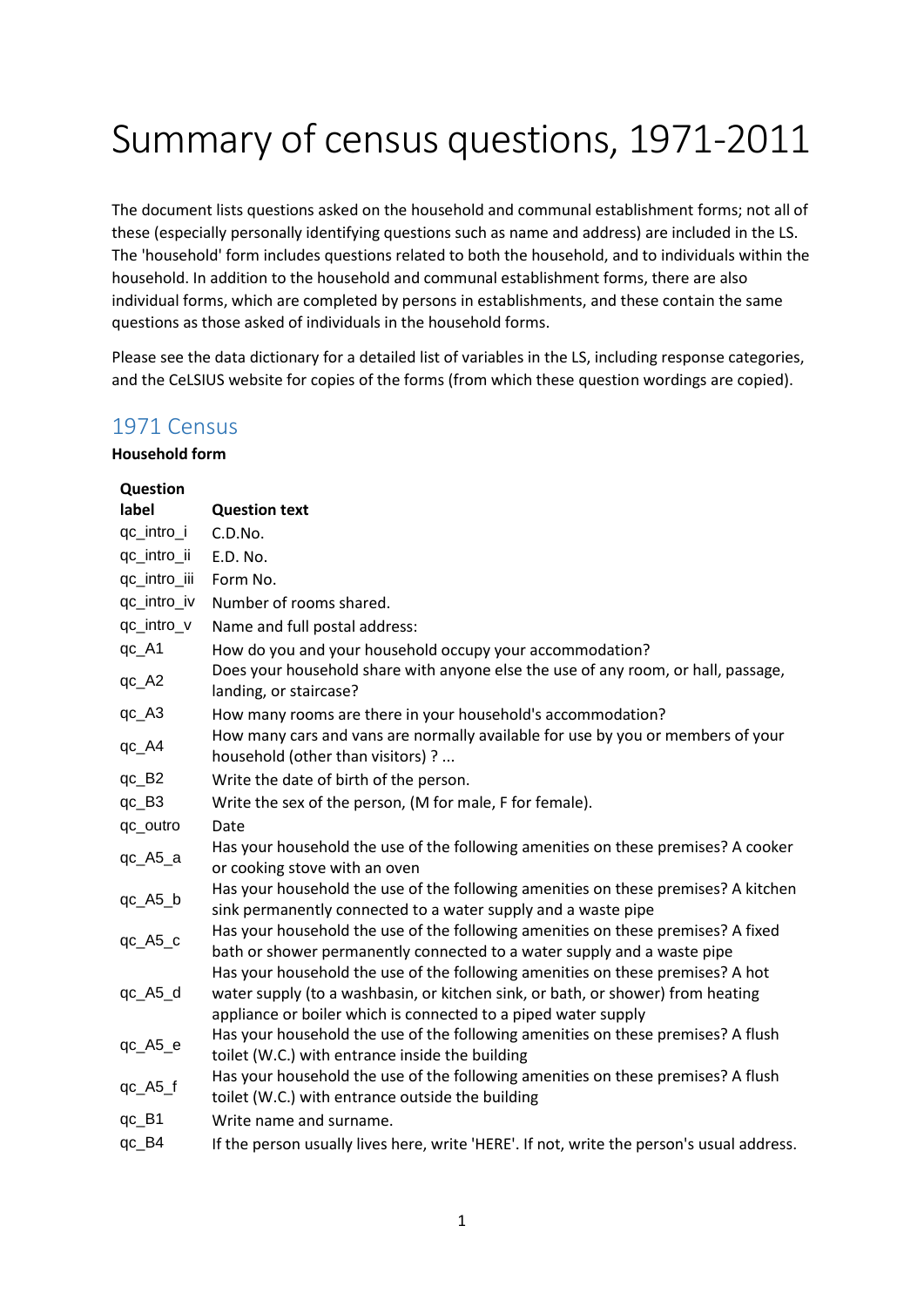| Question                             |                                                                                                                                                                                  |
|--------------------------------------|----------------------------------------------------------------------------------------------------------------------------------------------------------------------------------|
| label                                | <b>Question text</b>                                                                                                                                                             |
| qc_B5                                | Write 'HEAD' for the head of the household and relationship to the head for each of<br>the other persons; for example 'Wife', 'Son', 'Daughter-in-law', 'Visitor', 'Boarder',    |
|                                      | 'Paying Guest'.                                                                                                                                                                  |
| $qc$ <sub>-B6</sub>                  | Write 'SINGLE', 'MARRIED', 'WIDOWED' or 'DIVORCED' as appropriate.                                                                                                               |
| qc_B7                                | Did the person have a job last week (the week ended 24th April 1971)? (see note B7)                                                                                              |
| $qc$ $B8$                            | Will the person be a student attending full-time at an educational establishment<br>during the term starting April/May 1971? (see note B8)                                       |
| $qc_B9_a$                            | Born in                                                                                                                                                                          |
| $qc$ $B9$ $b$                        | or Born in  (country) and entered U.K. in  (year)                                                                                                                                |
| $qc_B10_a$                           | Write the country of birth of: the person's father Father born in (country)                                                                                                      |
|                                      | Was the person's usual address one year ago (on 25th April 1970) the same as that                                                                                                |
| $qc$ _ $B11$                         | shown by the answer to question B4? 'Write 'YES' or 'NO'. If no, write also the usual<br>address on the 25th April 1970.                                                         |
|                                      | Was the person's usual address five years ago (on 25th April 1966) the same as that                                                                                              |
| $qc_B12$                             | shown by the answer to question B11? Write 'YES' or 'NO'. If no, write also the usual                                                                                            |
|                                      | address on 25 April 1966.                                                                                                                                                        |
|                                      | Has the person obtained any of the following? G.C.E. 'A' level Higher School                                                                                                     |
| $qc$ _B13                            | Certificate (HSC) Higher grade of Scottish Certificate of Education (SCE) Higher grade                                                                                           |
|                                      | of Scottish Leaving Certificate (SLC) Ordinary National Certificate (ONC) Ordinary                                                                                               |
|                                      | National Diploma (OND)                                                                                                                                                           |
|                                      | Has the person obtained any of the following qualifications since reaching the age of<br>18? a N.H.C. or H.N.D., b Nursing qualifications, c Teaching qualifications, d Degrees: |
|                                      | diplomas or other educational qualifications, e Graduate or corporate membership of                                                                                              |
| qc_B14_i                             | professional institutions, f Any other professional or vocational qualifications If so,                                                                                          |
|                                      | give full details of all such qualifications in the order in which they were obtained,                                                                                           |
|                                      | even if not relevant to the present job or if the person is not working. If none, write                                                                                          |
|                                      | 'NONE'. Qualification                                                                                                                                                            |
| $qc$ $B23$                           | Enter the months and year of birth of each child born alive to her in marriage; include                                                                                          |
|                                      | any who have since died.                                                                                                                                                         |
| $qc$ $B24$ $a$                       | Write the month and year of marriage (the first marriage if married more than once).                                                                                             |
| qc_B24_b                             | If the first marriage has ended (by the husband's death or by divorce) write the                                                                                                 |
|                                      | month and year when it ended. If not ended, write 'NOT ENDED'.<br>Write the name and surname of every person usually living in this household who is                             |
| qc_C1_a                              | absent on Census night.<br>Name                                                                                                                                                  |
|                                      | Write relationship to the head of the household, for example 'Head', 'Wife', 'Son',                                                                                              |
| $qc_C1_b$                            | 'Daughter-in-law'. Relationship                                                                                                                                                  |
| $qc$ <sub>-C2</sub>                  | Write the sex, (M for male, F for female), and date of birth of the person. Sex                                                                                                  |
| $qc_B15_a$                           | What was the name and business of the person's employer (if self-employed, the                                                                                                   |
|                                      | name and nature of the person's business)?(see note B15) Name of business                                                                                                        |
| $qc$ $B15$ <sub><math>b</math></sub> | What was the name and business of the person's employer (if self-employed, the                                                                                                   |
|                                      | name and nature of the person's business)? (see note B15) Nature of business                                                                                                     |
| qc_B16_a                             | What was the person's occupation? Occupation                                                                                                                                     |
| $qc_B16_b$                           | Describe the actual work done in that occupation. Description of work                                                                                                            |
| qc_B17                               | Was the person an employee, or self-employed employing others (see note B17), or                                                                                                 |
|                                      | self-employed without employees?<br>If the person is an apprentice or trainee, write 'Apprentice', 'Articled clerk', 'Articled                                                   |
| $qc_B18$                             | pupil', 'Student apprentice', 'Graduate apprentice', 'Management trainee', 'Trainee                                                                                              |
|                                      | technician', or 'Trainee craftsman' as appropriate (see note B18)                                                                                                                |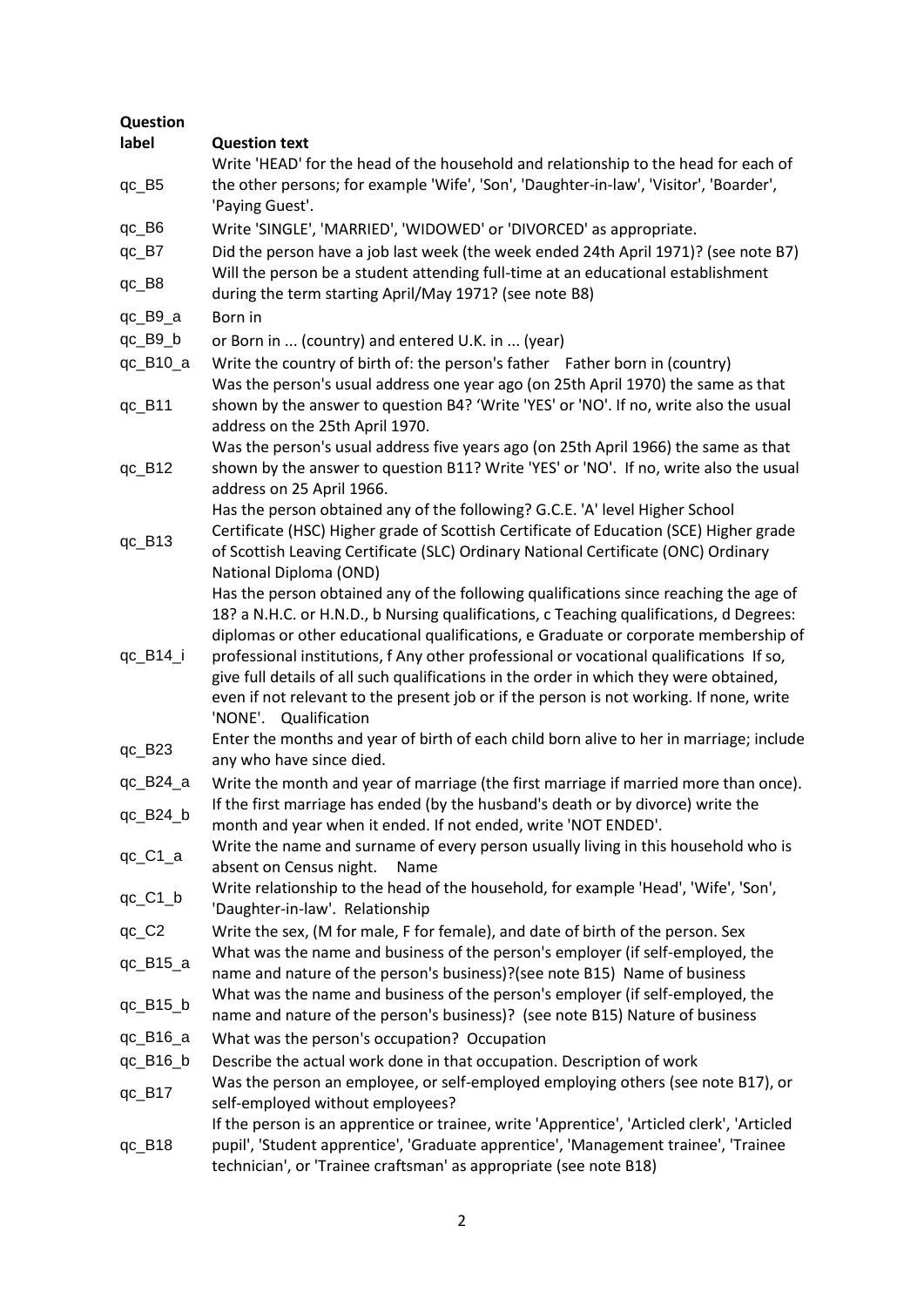| Question     |                                                                                                                                                                                                                                                                                                                                                                                                                                                                                                                                                                                                  |
|--------------|--------------------------------------------------------------------------------------------------------------------------------------------------------------------------------------------------------------------------------------------------------------------------------------------------------------------------------------------------------------------------------------------------------------------------------------------------------------------------------------------------------------------------------------------------------------------------------------------------|
| label        | <b>Question text</b>                                                                                                                                                                                                                                                                                                                                                                                                                                                                                                                                                                             |
| $qc_B19$     | How many hours per week does the person usually work in this job?                                                                                                                                                                                                                                                                                                                                                                                                                                                                                                                                |
| qc_B20       | What is the full address of the person's place of work? (see note B20)                                                                                                                                                                                                                                                                                                                                                                                                                                                                                                                           |
| qc_B21       | What means of transport does the person normally use for the longest part, by<br>distance, of the daily journey to work? (see note B21)                                                                                                                                                                                                                                                                                                                                                                                                                                                          |
| qc_B22       | Was the person's occupation one year ago the same as last week? If so, write 'SAME'.<br>If not, give details of the occupation one year ago. (see note B16)                                                                                                                                                                                                                                                                                                                                                                                                                                      |
| qc_B10_b     | Write the country of birth of: the person's mother Mother born in (country)                                                                                                                                                                                                                                                                                                                                                                                                                                                                                                                      |
| qc_B14_ii    | Has the person obtained any of the following qualifications since reaching the age of<br>18? a N.H.C. or H.N.D., b Nursing qualifications, c Teaching qualifications, d Degrees:<br>diplomas or other educational qualifications, e Graduate or corporate membership of<br>professional institutions, f Any other professional or vocational qualifications If so,<br>give full details of all such qualifications in the order in which they were obtained,<br>even if not relevant to the present job or if the person is not working. If none, write<br>'NONE'. Major Subject or Subjects     |
| qc_B14_iii   | Has the person obtained any of the following qualifications since reaching the age of<br>18? a N.H.C. or H.N.D., b Nursing qualifications, c Teaching qualifications, d Degrees:<br>diplomas or other educational qualifications, e Graduate or corporate membership of<br>professional institutions, f Any other professional or vocational qualifications If so,<br>give If so, give full details of all such qualifications in the order in which they were<br>obtained, even if not relevant to the present job or if the person is not working. If<br>none, write 'NONE'. Award Institution |
| $qc_C3$      | Write 'SINGLE', 'MARRIED', 'WIDOWED', 'DIVORCED' as appropriate.                                                                                                                                                                                                                                                                                                                                                                                                                                                                                                                                 |
| qc_C4        | Did the person have a job last week (the week ended 24th April 1971)? (see note B7)<br>What was the name and business of the person's employer (if self-employed, the                                                                                                                                                                                                                                                                                                                                                                                                                            |
| $qc_C5_a$    | name and nature of the person's business)? Give the trading name if one was used.<br>'(see note B15) Name of business<br>What was the name and business of the person's employer (if self-employed, the                                                                                                                                                                                                                                                                                                                                                                                          |
| qc_C5_b      | name and nature of the person's business)? Give the trading name if one was used.<br>Nature of business                                                                                                                                                                                                                                                                                                                                                                                                                                                                                          |
| qc_C6        | What was the person's occupation?                                                                                                                                                                                                                                                                                                                                                                                                                                                                                                                                                                |
| $qc_C$ $C$ 7 | Was the person an employee, or self-employed employing others (see note B17), or<br>self-employed without employees?                                                                                                                                                                                                                                                                                                                                                                                                                                                                             |
| qc_partC_i   | If no one is absent tick the box                                                                                                                                                                                                                                                                                                                                                                                                                                                                                                                                                                 |
|              |                                                                                                                                                                                                                                                                                                                                                                                                                                                                                                                                                                                                  |

| Question      |                                                                                                                                  |
|---------------|----------------------------------------------------------------------------------------------------------------------------------|
| label         | <b>Question text</b>                                                                                                             |
| qc_intro_i    | Ref                                                                                                                              |
| qc_intro_ii   | Census Dist. No.                                                                                                                 |
| qc_intro_iii  | Enum.Dist.No.                                                                                                                    |
| qc_intro_iv   | Form No.                                                                                                                         |
| qc_intro_v    | Name and address of the establishment:                                                                                           |
| qc_intro_vi   | Type of establishment                                                                                                            |
| qc_intro_vii  | Number of rooms in hotels and boarding houses                                                                                    |
| qc_intro_viii | This form and the other  'L' forms for this establishment are complete with the<br>names of all persons present as defined above |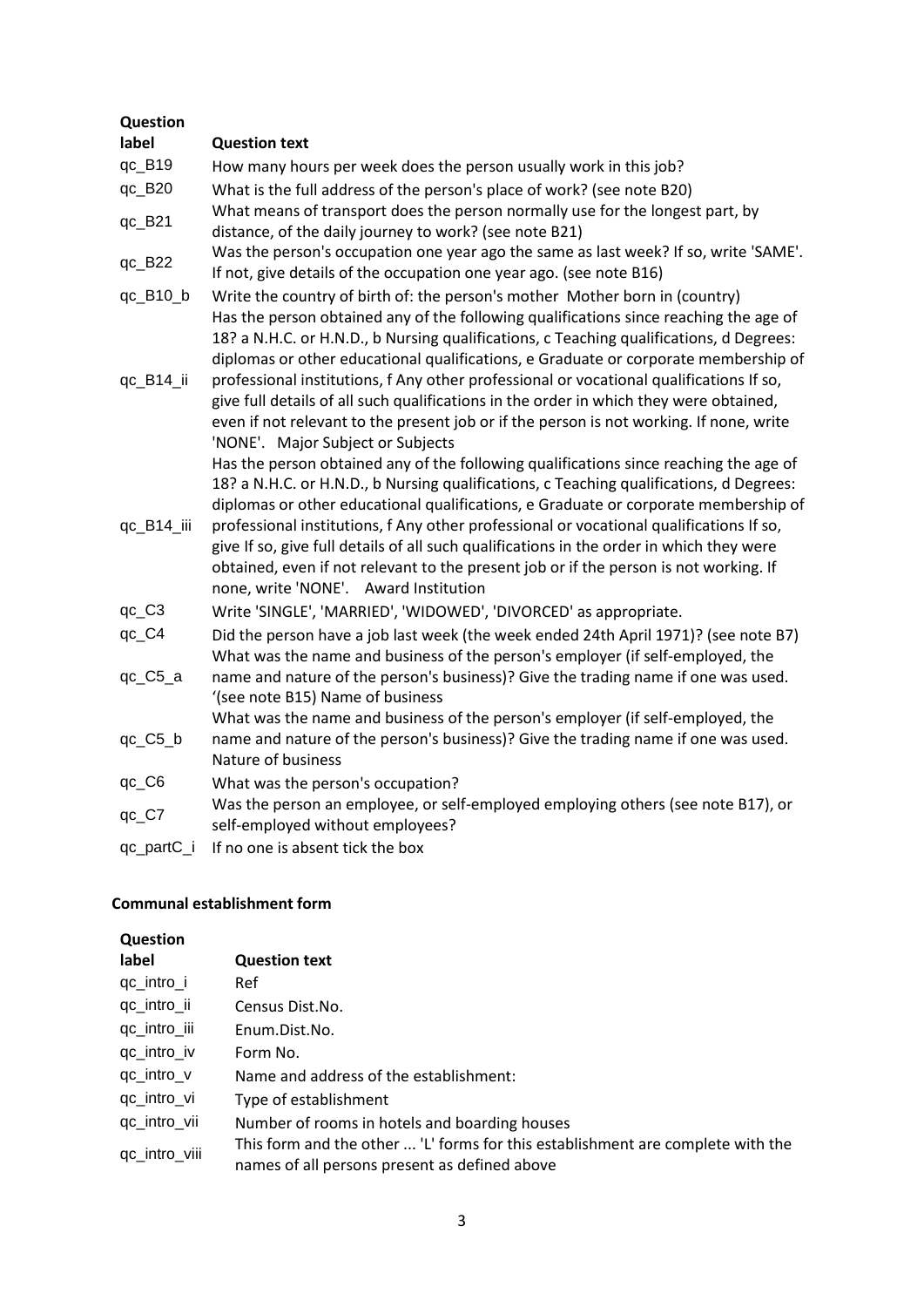| Question     |                                                                                                                                                                                                                                                                                         |
|--------------|-----------------------------------------------------------------------------------------------------------------------------------------------------------------------------------------------------------------------------------------------------------------------------------------|
| label        | <b>Question text</b>                                                                                                                                                                                                                                                                    |
| qc_intro_ix  | persons have completed forms.                                                                                                                                                                                                                                                           |
| qc_intro_x   | Date                                                                                                                                                                                                                                                                                    |
| qc_1-60\$1;* | Everyone who spends Census night 25th/26th April 1971 in this establishment;<br>and everyone who arrives in this establishment after midnight Census night but<br>before the forms are collected and who has not been included as present on a<br>Census form elsewhere. Name           |
| qc_1-60\$2;* | Everyone who spends Census night 25th/26th April 1971 in this establishment;<br>and everyone who arrives in this establishment after midnight Census night but<br>before the forms are collected and who has not been included as present on a<br>Census form elsewhere. Form Issued    |
| qc_1-60\$3;* | Everyone who spends Census night 25th/26th April 1971 in this establishment;<br>and everyone who arrives in this establishment after midnight Census night but<br>before the forms are collected and who has not been included as present on a<br>Census form elsewhere. Form Collected |

# 1981 Census

| Question     |                                                                                                                        |
|--------------|------------------------------------------------------------------------------------------------------------------------|
| label        | <b>Question text</b>                                                                                                   |
| qc_intro_i   | <b>Census District</b>                                                                                                 |
| qc_intro_ii  | <b>Enumeration District</b>                                                                                            |
| qc_intro_iii | Form Number                                                                                                            |
| qc_intro_iv  | Name                                                                                                                   |
| qc_intro_v   | Address                                                                                                                |
| qc_intro_vi  | Postcode                                                                                                               |
| qc_H1        | Rooms Number of rooms                                                                                                  |
| $qc_H2$      | Tenure How do you and your household occupy your accommodation?                                                        |
| $qc_1$       | Name and surname                                                                                                       |
| $qc_2_i$     | Sex                                                                                                                    |
| $qc_3_i$     | Date of birth                                                                                                          |
| $qc_4_i$     | <b>Marital status</b>                                                                                                  |
| $qc_6_i$     | Whereabouts on night of 5-6 April 1981                                                                                 |
| $qc_7_i$     | Usual address                                                                                                          |
| $qc_8_i$     | Usual address one year ago                                                                                             |
| $qc_9_i$     | Country of birth                                                                                                       |
| $qc_13_i$    | <b>Employment status</b>                                                                                               |
| qc_10_i      | Whether working, retired, housewife, etc last week                                                                     |
| $qc_12_i_a$  | Occupation Occupation                                                                                                  |
| $qc_11_i_a$  | Name and business of employer (if self-employed the name and nature of the<br>person's business) Name of employer      |
| qc_14_i      | Address of place of work Full address and postcode of workplace Address (BLOCK<br>CAPITALS please)  including Postcode |
| qc_15_i      | Daily journey to work                                                                                                  |
|              |                                                                                                                        |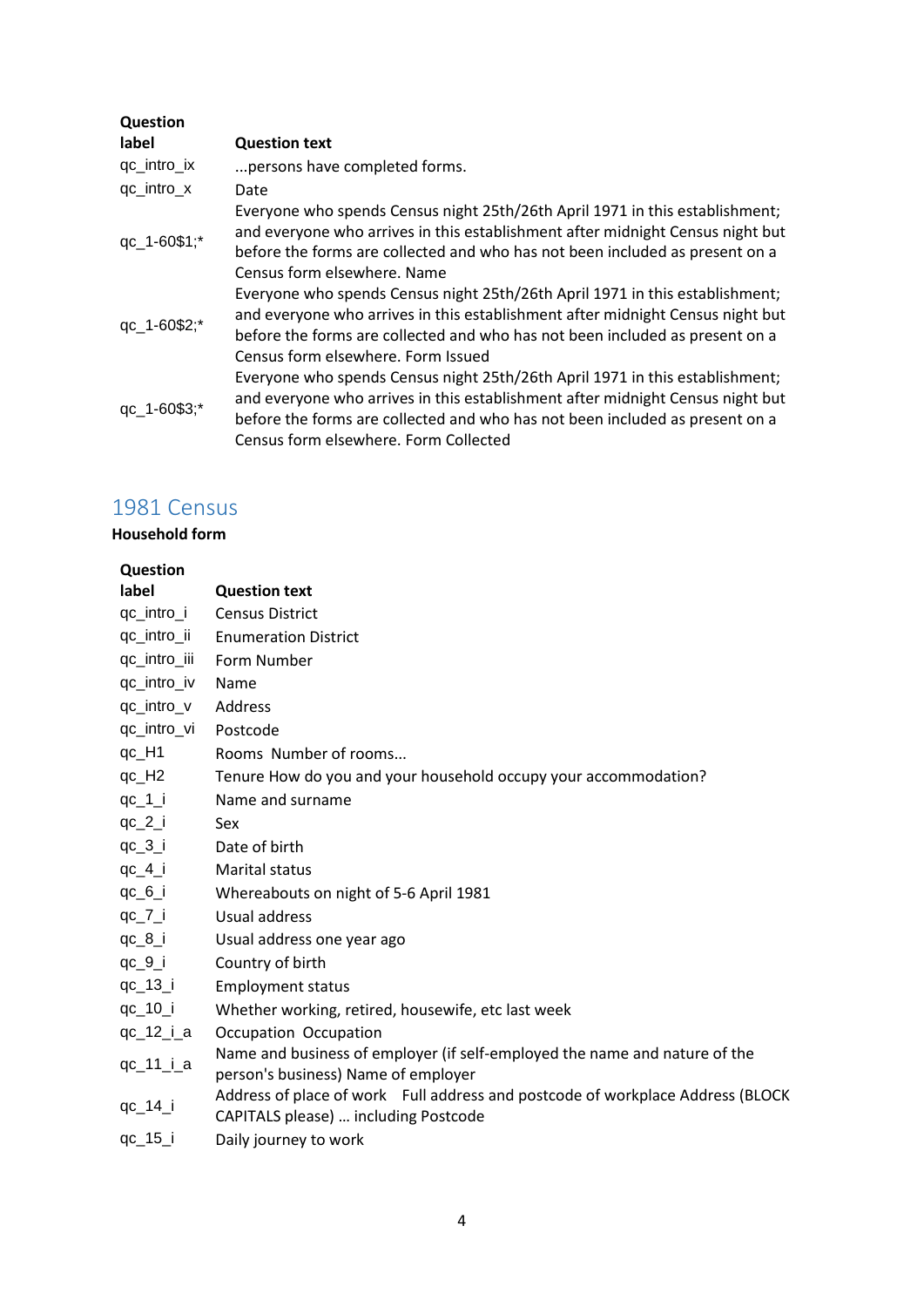| Question                |                                                                                                                                                                                        |
|-------------------------|----------------------------------------------------------------------------------------------------------------------------------------------------------------------------------------|
| label                   | <b>Question text</b>                                                                                                                                                                   |
|                         | Cars and vans Please tick the appropriate box to indicate the number of cars and                                                                                                       |
| $qc_H5$                 | vans normally available for use by you or members of your household (other than<br>visitors).                                                                                          |
| $qc$ <sub>-B</sub> $i$  | Is there anyone else you have not included (such as a visitor) because there was no<br>room on the form?                                                                               |
| qc_B_iii                | May the Enumerator telephone you if we have a query on your form? If so, please<br>write your telephone number here.                                                                   |
| $qc_A$                  | This household's accommodation is:                                                                                                                                                     |
| qc_H4                   | Are your rooms (not counting a bathroom or WC) enclosed behind your own front<br>door Inside the building?                                                                             |
| qc_16_i                 | Degrees, professional and vocational qualifications                                                                                                                                    |
| $qc_1$ ii               | Name and surname                                                                                                                                                                       |
| $qc_2_i$                | Sex                                                                                                                                                                                    |
| $qc_3_i$                | Date of birth                                                                                                                                                                          |
| $qc_4$ _ii              | <b>Marital status</b>                                                                                                                                                                  |
| $qc_5$                  | Relationship in household 2nd Person                                                                                                                                                   |
| $qc_6_i$                | Whereabouts on night of 5-6 April 1981                                                                                                                                                 |
| $qc_7_i$                | Usual address                                                                                                                                                                          |
| $qc_8_i$                | Usual address one year ago                                                                                                                                                             |
| $qc_9_i$                | Country of birth                                                                                                                                                                       |
| $qc_9_i_a$              | please write in the present name of the country in which the birthplace is now<br>situated.                                                                                            |
| qc_9_ii_a               | please write in the present name of the country in which the birthplace is now<br>situated.                                                                                            |
| $qc_10$ _ii             | Whether working, retired, housewife, etc last week                                                                                                                                     |
|                         | Name and business of employer (if self-employed the name and nature of the                                                                                                             |
| qc_11_ii_a              | person's business) Name of employer                                                                                                                                                    |
| qc_11_ii_b              | Name and business of employer (if self-employed the name and nature of the<br>person's business) Nature of business                                                                    |
| $qc_11_i_b$             | Name and business of employer (if self-employed the name and nature of the<br>person's business) Nature of business                                                                    |
| qc_12_ii_a              | Occupation Occupation                                                                                                                                                                  |
| $qc_12_i b$             | Occupation Description of work                                                                                                                                                         |
| $qc_12_i_b$             | Occupation Description of work                                                                                                                                                         |
| qc_13_ii                | <b>Employment status</b>                                                                                                                                                               |
| qc_14_ii                | Address of place of work Full address and postcode of workplace Address (BLOCK<br>CAPITALS please)  including Postcode                                                                 |
| qc_15_ii                | Daily journey to work                                                                                                                                                                  |
| qc_16_ii                | Degrees, professional and vocational qualifications                                                                                                                                    |
| qc_16_ii_a              | Title                                                                                                                                                                                  |
| qc_16_ii_b              | Subject(s)                                                                                                                                                                             |
| qc_16_ii_c              | Year                                                                                                                                                                                   |
| qc_16_ii_d              | Institution                                                                                                                                                                            |
| $qc$ _ $B$ _ $i$ i\$1;* | Have you left anyone out because you were not sure whether they should be<br>included? If so, please give their name(s) and reason why you were not sure about<br>including them. Name |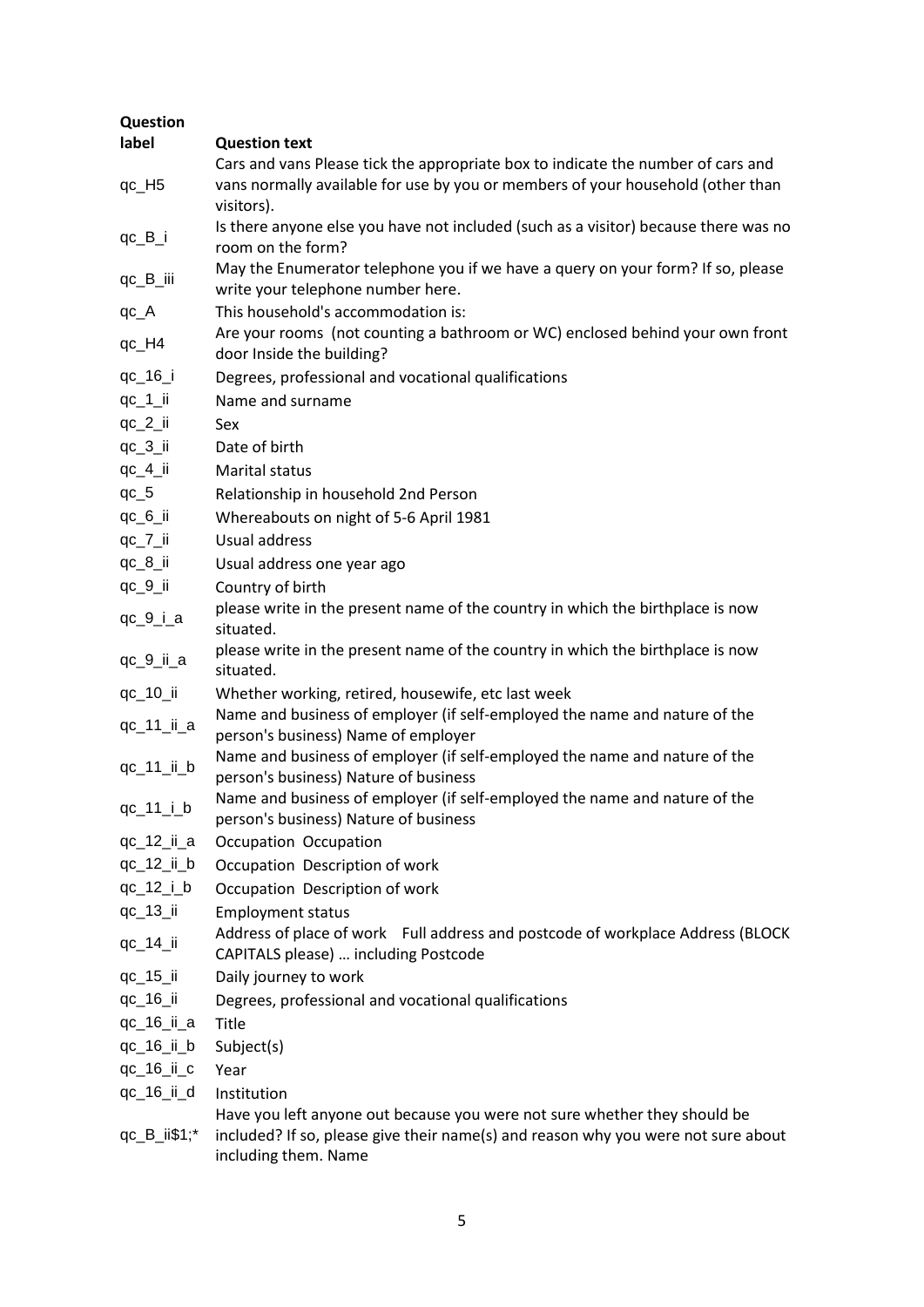| Question                       |                                                                                                                                                                                          |
|--------------------------------|------------------------------------------------------------------------------------------------------------------------------------------------------------------------------------------|
| label                          | <b>Question text</b>                                                                                                                                                                     |
| $qc$ <sub>-B</sub> $_i$ i\$2;* | Have you left anyone out because you were not sure whether they should be<br>included? If so, please give their name(s) and reason why you were not sure about<br>including them. Reason |
| $qc_C$                         | Date                                                                                                                                                                                     |
| qc_16_i_a                      | Title                                                                                                                                                                                    |
| qc_16_i_b                      | Subject(s)                                                                                                                                                                               |
| $qc_16_i_c$                    | Year                                                                                                                                                                                     |
| $qc_16_i_d$                    | Institution                                                                                                                                                                              |
| $qc_H3_i$                      | Amenities Has your household the use of the following amenities on these<br>premises?A fixed bath or shower permanently connected to a water supply and a<br>waste pipe                  |
| qc_H3_ii                       | Amenities Has your household the use of the following amenities on these premises?<br>A flush toilet (WC) with entrance inside the building                                              |
| qc_H3_iii                      | Has your household the use of the following amenities on these premises? A flush<br>toilet (WC) with entrance outside the building                                                       |
| $qc_7_i_a$                     | Address (BLOCK CAPITALS please)  including Postcode                                                                                                                                      |
| $qc_8_i_a$                     | Address (BLOCK CAPITALS please)  including Postcode                                                                                                                                      |
| $qc_7_ii_2$                    | Address (BLOCK CAPITALS please)  including Postcode                                                                                                                                      |
| $qc_8_i_a$                     | Address (BLOCK CAPITALS please)  including Postcode                                                                                                                                      |
|                                |                                                                                                                                                                                          |

| Question      |                                                                                                                                                                                                                                                                                                                            |
|---------------|----------------------------------------------------------------------------------------------------------------------------------------------------------------------------------------------------------------------------------------------------------------------------------------------------------------------------|
| label         | <b>Question text</b>                                                                                                                                                                                                                                                                                                       |
| qc_intro_i    | <b>Census District</b>                                                                                                                                                                                                                                                                                                     |
| qc_intro_ii   | <b>Enumeration District</b>                                                                                                                                                                                                                                                                                                |
| qc_intro_iii  | Form No.                                                                                                                                                                                                                                                                                                                   |
| qc_intro_iv_a | Name and address of the establishment                                                                                                                                                                                                                                                                                      |
| qc_intro_v    | Type of establishment                                                                                                                                                                                                                                                                                                      |
| qc_intro_vi   | 'L' forms for this establishment are completed with the names of all people<br>present as defined above.                                                                                                                                                                                                                   |
| qc_intro_vii  | 'I' or 'Iw' forms have been collected.                                                                                                                                                                                                                                                                                     |
| qc_intro_viii | Please state the number of rooms in the establishment (including any annexes in<br>which meals are not provided) Number of rooms                                                                                                                                                                                           |
| qc_intro_ix   | Date                                                                                                                                                                                                                                                                                                                       |
| qc_intro_iv_b | Postcode                                                                                                                                                                                                                                                                                                                   |
| qc_1-60\$1;*  | List the names of all people present, that is: everyone who spends Census night<br>5/6 April 1981 in this establishment; and everyone who arrives in this<br>establishment o Monday 6 April before the forms are collected and who has not<br>been included as present on a Census form elsewhere. Name                    |
| qc_1-60\$2;*  | List the names of all people present, that is: everyone who spends Census night<br>5/6 April 1981 in this establishment; and everyone who arrives in this<br>establishment o Monday 6 April before the forms are collected and who has not<br>been included as present on a Census form elsewhere. 'I' or 'Iw' form Issued |
| qc_1-60\$3;*  | List the names of all people present, that is: everyone who spends Census night<br>5/6 April 1981 in this establishment; and everyone who arrives in this                                                                                                                                                                  |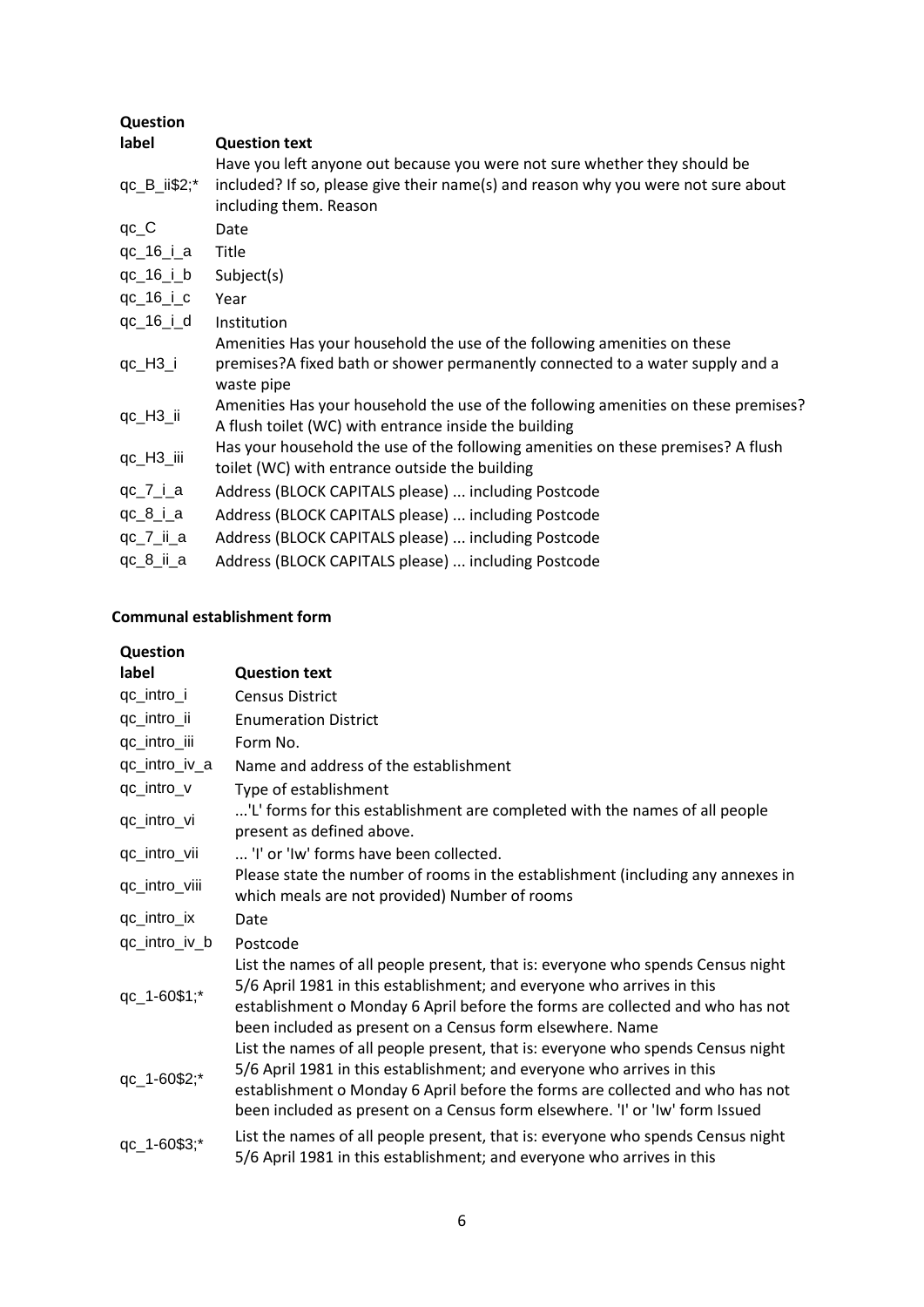## **Question**

#### **label Question text**

establishment o Monday 6 April before the forms are collected and who has not been included as present on a Census form elsewhere. 'I' or 'Iw' form Collected

# 1991 Census

| Question      |                                                                                                                                                                                                                                                                                                                                                                              |
|---------------|------------------------------------------------------------------------------------------------------------------------------------------------------------------------------------------------------------------------------------------------------------------------------------------------------------------------------------------------------------------------------|
| label         | <b>Question text</b>                                                                                                                                                                                                                                                                                                                                                         |
| qc_intro_i    | Name of Establishment                                                                                                                                                                                                                                                                                                                                                        |
| qc_intro_ii_a | Address                                                                                                                                                                                                                                                                                                                                                                      |
| $qc_7$        | Usual address                                                                                                                                                                                                                                                                                                                                                                |
| $qc_7_i$      | please write your usual address and postcode below in BLOCK CAPITALS<br>Postcode                                                                                                                                                                                                                                                                                             |
| $qc_8$        | Term time address of students and schoolchildren                                                                                                                                                                                                                                                                                                                             |
| $qc_8_i$      | please write your the term time address and postcode below in BLOCK CAPITALS<br>Postcode                                                                                                                                                                                                                                                                                     |
| $qc_9$        | Usual address one year ago                                                                                                                                                                                                                                                                                                                                                   |
| $qc_9_i$      | please write your address and postcode on the 21st April 1990 below in BLOCK<br><b>CAPITALS  Postcode</b>                                                                                                                                                                                                                                                                    |
| $qc_10$       | Country of birth                                                                                                                                                                                                                                                                                                                                                             |
| qc_10_i       | please write in the present name of the country                                                                                                                                                                                                                                                                                                                              |
| $qc_11$       | Ethnic group                                                                                                                                                                                                                                                                                                                                                                 |
| $qc_12$       | Long-term illness Do you have any long term illness, health problem or handicap<br>which limits your daily activities or the work you can do?                                                                                                                                                                                                                                |
| $qc_13$       | Whether working, retired, looking after the home etc last week. Which one these<br>things were you doing last week?                                                                                                                                                                                                                                                          |
| $qc_A$        | Did you have a paid job last week (any of the boxes 1, 2, 3 or 4 ticked at question<br>$13)$ ?                                                                                                                                                                                                                                                                               |
| $qc_B$        | Have you had a paid job within the last 10 years?                                                                                                                                                                                                                                                                                                                            |
| $qc_14$       | Hours worked per week Number of hours worked per week                                                                                                                                                                                                                                                                                                                        |
| $qc_15_a$     | Occupation Full job title                                                                                                                                                                                                                                                                                                                                                    |
| $qc_15_b$     | Occupation Main things done in job                                                                                                                                                                                                                                                                                                                                           |
| $qc_16_a$     | Name and business of employer (if self-employed give the name and nature of<br>business) Name of employer                                                                                                                                                                                                                                                                    |
| $qc_16_b$     | Name and business of employer (if self-employed give the name and nature of<br>business) Description of employer's business                                                                                                                                                                                                                                                  |
| $qc_17$       | Address of place of work Please write full address and postcode of workplace below<br>in BLOCK CAPITALS  Postcode                                                                                                                                                                                                                                                            |
| $qc_18$       | Daily journey to work                                                                                                                                                                                                                                                                                                                                                        |
| $qc_19$       | Degrees, professional and vocational qualifications Have you obtained any<br>qualifications after reaching the age of 18 such as: - degrees, diplomas, HNC, HND, -<br>nursing qualifications, -teaching qualifications (see * below), - graduate or<br>corporate membership of professional institutions, - other professional,<br>educational or vocational qualifications? |
| $qc_19_a$     | Title                                                                                                                                                                                                                                                                                                                                                                        |
| $qc_19_b$     | Subject(s)                                                                                                                                                                                                                                                                                                                                                                   |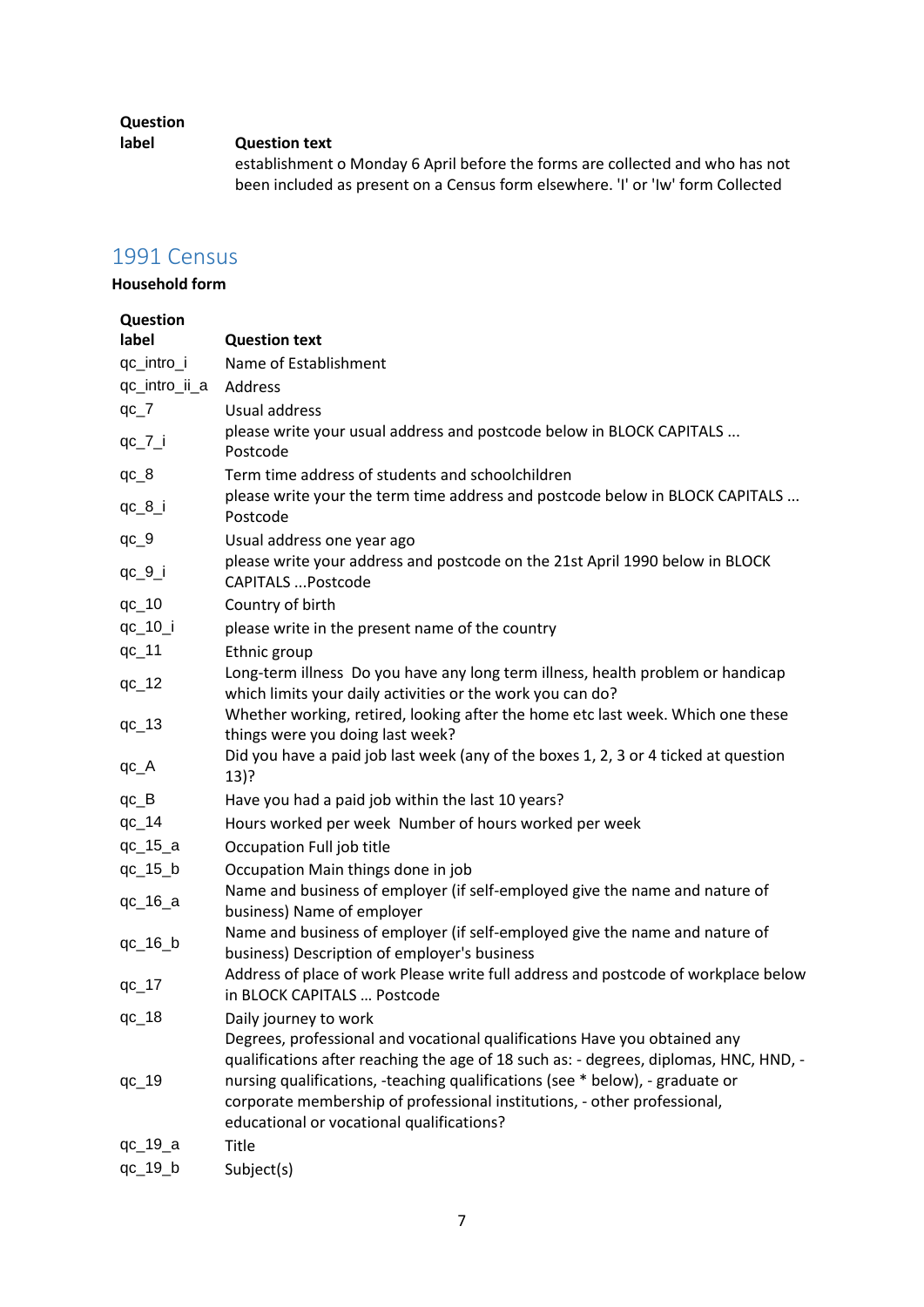| Question      |                                                               |
|---------------|---------------------------------------------------------------|
| label         | <b>Question text</b>                                          |
| $qc_19_c$     | Year                                                          |
| qc_outro_i    | Date                                                          |
| $qc_5$        | Position in establishment                                     |
| $qc_19_d$     | Institution                                                   |
| qc_intro_ii_b | Postcode                                                      |
| $qc_1$        | Name                                                          |
| $qc_2$        | Sex                                                           |
| $qc_3$        | Date of birth                                                 |
| $qc_4$        | Marital status On the 21st April what is your marital status? |

| Question            |                                                                                                                                                                                                                                                                                                                                                                                                                                                                   |
|---------------------|-------------------------------------------------------------------------------------------------------------------------------------------------------------------------------------------------------------------------------------------------------------------------------------------------------------------------------------------------------------------------------------------------------------------------------------------------------------------|
| label               | <b>Question text</b>                                                                                                                                                                                                                                                                                                                                                                                                                                              |
| qc_intro_i          | Name of Establishment/Vessel/HM Ship                                                                                                                                                                                                                                                                                                                                                                                                                              |
| qc_intro_ii_        |                                                                                                                                                                                                                                                                                                                                                                                                                                                                   |
| a                   | For communal establishments: address of establishment                                                                                                                                                                                                                                                                                                                                                                                                             |
| qc_intro_iii        | For vessels other than HM ships: port of registry                                                                                                                                                                                                                                                                                                                                                                                                                 |
| qc_intro_iv         | Place at which the form is delivered, that is: name of town or port and of harbour,<br>dock, wharf, mooring etc.                                                                                                                                                                                                                                                                                                                                                  |
| qc_intro_v          | Name of master or person in charge of vessel                                                                                                                                                                                                                                                                                                                                                                                                                      |
| qc_intro_vi         | CD No.                                                                                                                                                                                                                                                                                                                                                                                                                                                            |
| qc_intro_ix         | Please give the full description of the type of establishment and if the establishment<br>caters foe a specific group or groups, please describe; for example mentally ill or<br>handicapped, physically disabled, elderly, children, students, nurses.                                                                                                                                                                                                           |
| qc_intro_x          | Hospitals, homes and hostels only Please specify type of management: private,<br>voluntary (charitable), central government, local authority, housing association,<br>health authority etc.                                                                                                                                                                                                                                                                       |
| qc_intro_xi         | Hospitals, homes and hostels only - Please indicate if the establishment is registered<br>with a local authority or health authority                                                                                                                                                                                                                                                                                                                              |
| qc_intro_xii        | Please enter the number of rooms in the establishment, including any annexes in<br>which meals are not provided. Do not count kitchens, bathrooms, WCs, rooms used<br>as offices or stores                                                                                                                                                                                                                                                                        |
| $qc_1$ -<br>60\$1;* | List the names of all people present, that is: everyone who spend Census night 21-<br>22 April 1991 in this establishment or on board this vessel; and everyone who<br>arrives in this establishment or on board on Monday 22 April before the forms are<br>collected by the Enumerator (or despatched in the case of HM Ships) and who was<br>in Great Britain on Sunday but has not been included as present on another Census<br>form. Name                    |
| $qc_1$ -<br>60\$2;* | List the names of all people present, that is: everyone who spend Census night 21-<br>22 April 1991 in this establishment or on board this vessel; and everyone who<br>arrives in this establishment or on board on Monday 22 April before the forms are<br>collected by the Enumerator (or despatched in the case of HM Ships) and who was<br>in Great Britain on Sunday but has not been included as present on another Census<br>form. Individual form: Issued |
| $qc_1$ -<br>60\$3;* | List the names of all people present, that is: everyone who spend Census night 21-<br>22 April 1991 in this establishment or on board this vessel; and everyone who<br>arrives in this establishment or on board on Monday 22 April before the forms are                                                                                                                                                                                                          |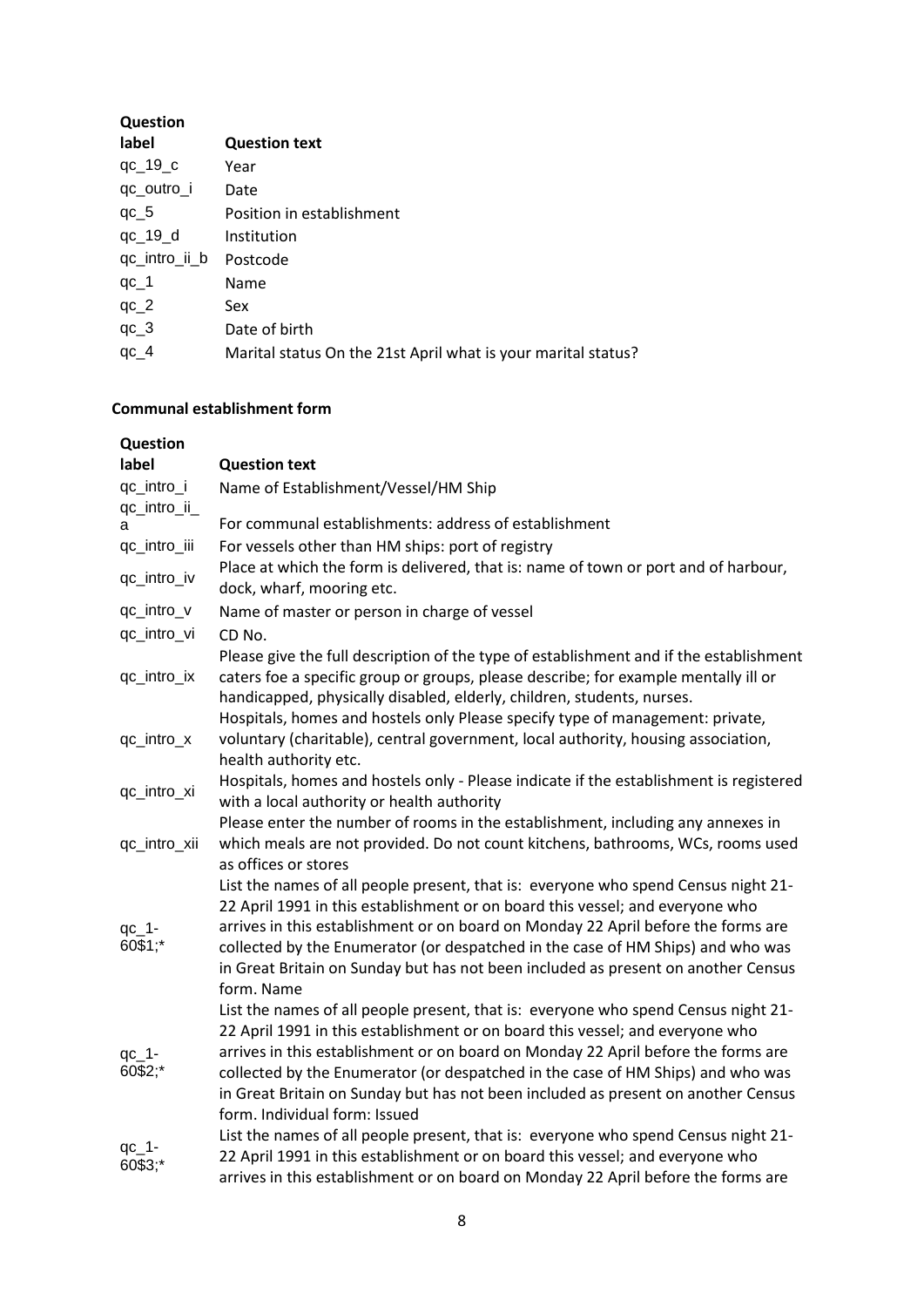| <b>Question</b> |                                                                                   |
|-----------------|-----------------------------------------------------------------------------------|
| label           | <b>Question text</b>                                                              |
|                 | collected by the Enumerator (or despatched in the case of HM Ships) and who was   |
|                 | in Great Britain on Sunday but has not been included as present on another Census |
|                 | form. Individual form: Collected                                                  |
| qc_outro_i      | Enter the number of Individual forms collected on this L form                     |
| qc_outro_ii     | Enter the total number of 'L' forms completed for this establishment/vessel.      |
| qc_outro_iii    | Enter the total number of Individual forms collected (sum of all L forms).        |
| qc_outro_iv     | Date                                                                              |

# 2001 Census

| <b>Question label</b> | <b>Question text</b>                                                                                                                                                            |
|-----------------------|---------------------------------------------------------------------------------------------------------------------------------------------------------------------------------|
| qc_H1                 | What type of accommodation does your household occupy?                                                                                                                          |
| qc_H4                 | Do you have a bath/ shower and toilet for use only by your household?                                                                                                           |
| qc_H7                 | How many cars or vans are owned, or available for use, by one or more<br>members of your household?                                                                             |
| qc_H8                 | Does your household own or rent the accommodation?                                                                                                                              |
| $qc_2$                | What is your sex?                                                                                                                                                               |
| $qc_3$                | What is your date of birth?                                                                                                                                                     |
| $qc_4$                | What is your marital status (on 29 April 2001)?                                                                                                                                 |
| $qc_5$                | Are you a schoolchild or student in full-time education?                                                                                                                        |
| $qc_6$                | Do you live at the address shown on the front of this form during the school,<br>college or university term?                                                                    |
| $qc_7$                | What is your country of birth?                                                                                                                                                  |
| qc_intro_i            | Name                                                                                                                                                                            |
| qc_intro_ii           | <b>Address</b>                                                                                                                                                                  |
| qc_intro_iii          | Postcode                                                                                                                                                                        |
| qc_intro_iv           | Date                                                                                                                                                                            |
| qc_table1\$1;*        | List all members of your household who usually live at this address, including<br>yourself. First name and surname                                                              |
| qc_table1\$2;*        | List all members of your household who usually live at this address, including<br>yourself. Individual form                                                                     |
| qc_table2\$1;*        | To help you complete the form you may use Table 2 to list any visitors at this<br>address, on the night of 29 April 2001, who usually live elsewhere. First name<br>and surname |
| qc_table2\$2;*        | To help you complete the form you may use Table 2 to list any visitors at this<br>address, on the night of 29 April 2001, who usually live elsewhere. Usual<br>address          |
| $qc_H2$               | Is your household's accommodation self-contained?                                                                                                                               |
| qc_H <sub>3</sub>     | How many rooms do you have for use only by your household? Number of<br>rooms                                                                                                   |
| qc_H <sub>5</sub>     | What is the lowest level of your household's living accommodation?                                                                                                              |
| qc_H6                 | Does your accommodation have central heating?                                                                                                                                   |
| qc_H9                 | Who is your landlord?                                                                                                                                                           |
| qc_Hmemb_i_a          | Name of person 1 First name                                                                                                                                                     |
| qc_Hmemb_i_b          | Name of person 1 Surname                                                                                                                                                        |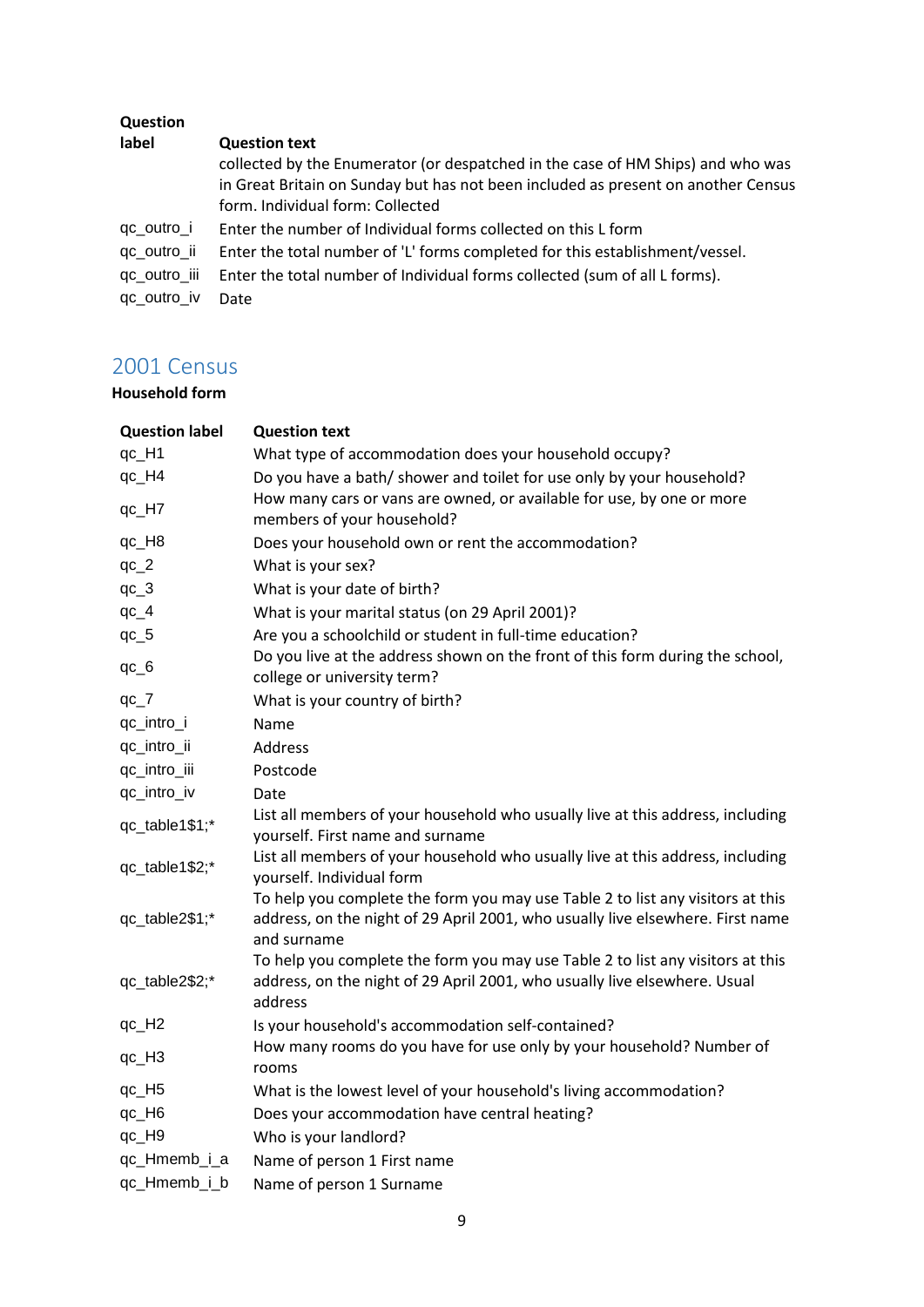| <b>Question label</b> | <b>Question text</b>                                                                                                                                                                                     |
|-----------------------|----------------------------------------------------------------------------------------------------------------------------------------------------------------------------------------------------------|
| qc_Hmemb_ii_a         | Name of Person 2 First name                                                                                                                                                                              |
| qc_Hmemb_ii_b         | Name of Person 2 Surname                                                                                                                                                                                 |
| qc_Hmemb_ii_c         | Relationship of Person 2 related to Person: 1                                                                                                                                                            |
| qc_Hmemb_iii_a        | Name of Person 3 First name                                                                                                                                                                              |
| qc_Hmemb_iii_b        | Name of Person 3 Surname                                                                                                                                                                                 |
| qc_Hmemb_iii_c        | Relationship of Person 3 related to Persons: {1,2}                                                                                                                                                       |
| qc_Hmemb_iv_a         | Name of Person 4 First name                                                                                                                                                                              |
| qc_Hmemb_iv_b         | Name of Person 4 Surname                                                                                                                                                                                 |
| qc_Hmemb_iv_c         | Relationship of Person 4 related to Persons: {1,2,3}                                                                                                                                                     |
| qc_Hmemb_v_a          | Name of Person 5 First name                                                                                                                                                                              |
| qc_Hmemb_v_b          | Name of Person 5 Surname                                                                                                                                                                                 |
| qc_Hmemb_v_c          | Relationship of Person 5 related to Persons: {1,2,3,4}                                                                                                                                                   |
| $qc_1$                | What is your name? (Person {1,2,3,4,5} in Table 1) First name and surname                                                                                                                                |
| $qc_8$                | What is your ethnic group?                                                                                                                                                                               |
| $qc_10$               | What is your religion?                                                                                                                                                                                   |
| $qc_11$               | Over the last twelve months would you say your health has on the whole been:                                                                                                                             |
| $qc_12$               | Do you look after, or give any help or support to family members, friends,<br>neighbours or others because of: long-term physical or mental ill-health or<br>disability, or problems related to old age? |
| $qc_13$               | Do you have any long-term illness, health problems or disability which limits<br>your daily activities or the work you can do?                                                                           |
| $qc_14$               | What was your usual address one year ago?                                                                                                                                                                |
| $qc_16$               | Which of these qualifications do you have?                                                                                                                                                               |
| $qc_17$               | Do you have any of the following professional qualifications?                                                                                                                                            |
| $qc_18$               | Last week, were you doing any work: as an employee, or on a Government<br>sponsored training scheme, as self-employed/freelance, or in your own/family<br>business?                                      |
| $qc_19$               | Were you actively looking for any kind of paid work during the last 4 weeks?                                                                                                                             |
| $qc_2$                | If a job had been available last week, could you have started it within 2 weeks?                                                                                                                         |
| $qc_2$                | Last week, were you waiting to start a job already obtained?                                                                                                                                             |
| $qc_22$               | Last week, were you any of the following?                                                                                                                                                                |
| $qc_23$               | Have you ever worked?                                                                                                                                                                                    |
| $qc_225$              | Do (did) you work as an employee or are (were) you self-employed?                                                                                                                                        |
| $qc_2$ 26             | How many people work (worked) for your employer at the place where you<br>work (worked)?                                                                                                                 |
| $qc_27$               | What is (was) the full title of your main job?                                                                                                                                                           |
| $qc_28$               | Describe what you do (did) in your main job.                                                                                                                                                             |
| $qc_2$                | Do (did) you supervise any other employees?                                                                                                                                                              |
| $qc_30$               | What is (was) the business of your employer at the place where you work<br>(worked)?                                                                                                                     |
| $qc_32$               | What is the full name of the organisation you work for in your main job?                                                                                                                                 |
| $qc_33$               | What is the address of the place where you work in your main job?  Postcode                                                                                                                              |
| $qc_34$               | How do you usually travel to work?                                                                                                                                                                       |
| $qc_35$               | How many hours a week do you usually work in your main job? Number of<br>hours worked a week                                                                                                             |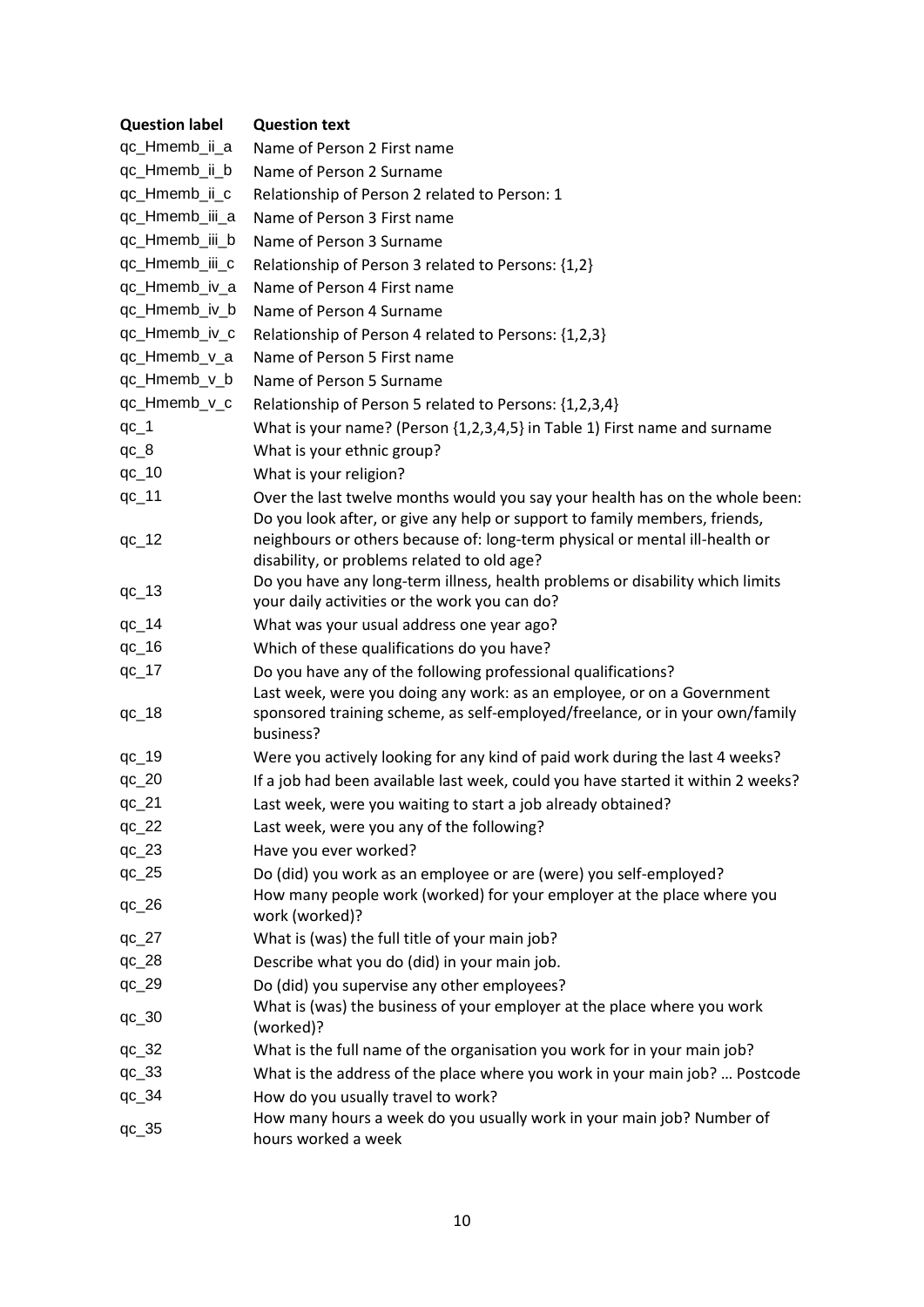| Question     |                                                                         |
|--------------|-------------------------------------------------------------------------|
| label        | <b>Question text</b>                                                    |
| qc_intro_i   | Name of establishment                                                   |
| qc_intro_ii  | Address                                                                 |
| qc_intro_iii | Postcode                                                                |
| qc_intro_iv  | Number of Forms Issued                                                  |
| qc_intro_v   | Number of Forms Collected                                               |
| qc_intro_vi  | Date                                                                    |
| $qc_1$       | What is the nature of this establishment?                               |
| $qc_2$       | Is this establishment registered?                                       |
| $qc_4$       | Which of the following client groups does this establishment cater for? |
| $qc_3$       | Who is responsible for the management of this establishment?            |

# 2011 Census

| Question          |                                                                                                                                                                                       |
|-------------------|---------------------------------------------------------------------------------------------------------------------------------------------------------------------------------------|
| label             | <b>Question text</b>                                                                                                                                                                  |
| qc_intro_i_a      | If your address is incorrect or missing, enter your correct address here:                                                                                                             |
| qc_intro_i_b      | If your address is incorrect or missing, enter your correct address here: Postcode                                                                                                    |
| qc_intro_ii_a     | Date                                                                                                                                                                                  |
| qc_intro_ii_b     | Telephone number                                                                                                                                                                      |
| qc_H1             | Who usually lives here?                                                                                                                                                               |
| qc_H <sub>2</sub> | Counting everyone you included in question H1, how many people usually live<br>here?                                                                                                  |
| qc_H3\$1;*        | Starting with yourself, list the names of all the people counted in question H2<br>including children, babies and lodgers. First name                                                 |
| qc_H3\$2;*        | Starting with yourself, list the names of all the people counted in question H2<br>including children, babies and lodgers. Last name                                                  |
| qc_H3\$3;*        | Starting with yourself, list the names of all the people counted in question H2<br>including children, babies and lodgers. Individual Questionnaire requested?                        |
| qc_H4             | Apart from everyone counted in question H2, who else is staying overnight here on<br>27 March 2011? These people are counted as visitors. Remember to include<br>children and babies. |
| qc_H5             | Counting only the people included in question H4, how many visitors are staying<br>overnight here on 27 March 2011?                                                                   |
| $qc_H6_i_a$       | How are members of this household related to each other? If members are not<br>related, tick the 'Unrelated' box. Name of person 1 First name                                         |
| $qc_H6_i_b$       | How are members of this household related to each other? If members are not<br>related, tick the 'Unrelated' box. Name of person 1 Last name                                          |
| qc_H6_ii_a        | How are members of this household related to each other? If members are not<br>related, tick the 'Unrelated' box. Name of Person 2 First name                                         |
| qc_H6_ii_b        | How are members of this household related to each other? If members are not<br>related, tick the 'Unrelated' box. Name of Person 2 Last name                                          |
| qc_H6_ii_c        | How are members of this household related to each other? If members are not<br>related, tick the 'Unrelated' box. How is Person 2 related to Person: 1                                |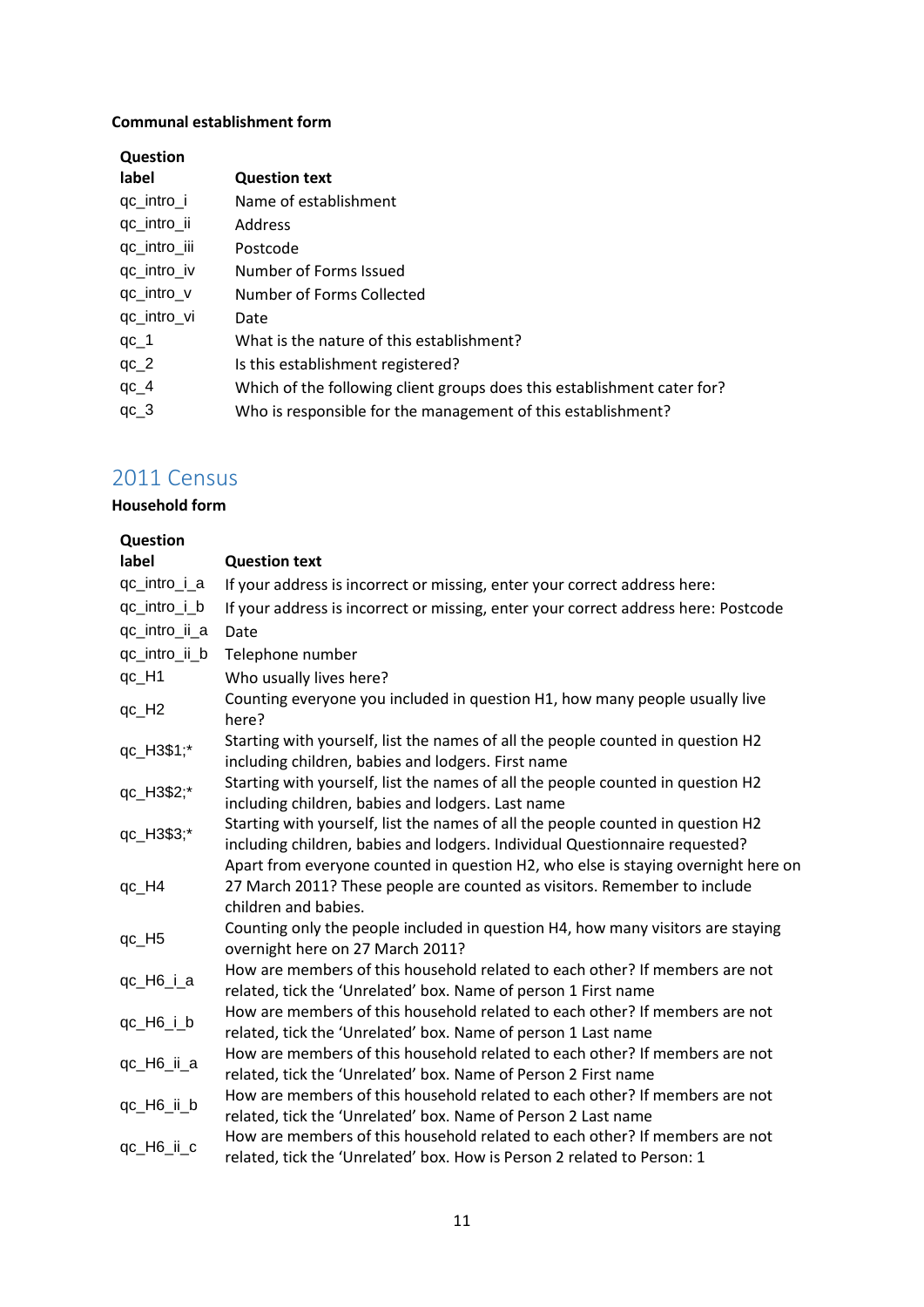| Question    |                                                                                                                                                                   |
|-------------|-------------------------------------------------------------------------------------------------------------------------------------------------------------------|
| label       | <b>Question text</b>                                                                                                                                              |
| qc_H6_iii_a | How are members of this household related to each other? If members are not<br>related, tick the 'Unrelated' box. Name of Person 3 First name                     |
| qc_H6_iii_b | How are members of this household related to each other? If members are not<br>related, tick the 'Unrelated' box. Name of Person 3 Last name                      |
| qc_H6_iii_c | How are members of this household related to each other? If members are not<br>related, tick the 'Unrelated' box. How is Person 3 related to Persons: {1,2}       |
| qc_H6_iv_a  | How are members of this household related to each other? If members are not<br>related, tick the 'Unrelated' box. Name of Person 4 First name                     |
| qc_H6_iv_b  | How are members of this household related to each other? If members are not<br>related, tick the 'Unrelated' box. Name of Person 4 Last name                      |
| qc_H6_iv_c  | How are members of this household related to each other? If members are not<br>related, tick the 'Unrelated' box. How is Person 4 related to Persons: {1,2,3}     |
| qc_H6_v_a   | How are members of this household related to each other? If members are not<br>related, tick the 'Unrelated' box. Name of Person 5 First name                     |
| qc_H6_v_b   | How are members of this household related to each other? If members are not<br>related, tick the 'Unrelated' box. Name of Person 5 Last name                      |
| qc_H6_v_c   | How are members of this household related to each other? If members are not<br>related, tick the 'Unrelated' box. How is Person 5 related to Persons: {1,2,3,4}   |
| qc_H6_vi_a  | How are members of this household related to each other? If members are not<br>related, tick the 'Unrelated' box. Name of Person 6 First name                     |
| qc_H6_vi_b  | How are members of this household related to each other? If members are not<br>related, tick the 'Unrelated' box. Name of Person 6 Last name                      |
| qc_H6_vi_c  | How are members of this household related to each other? If members are not<br>related, tick the 'Unrelated' box. How is Person 6 related to Persons: {1,2,3,4,5} |
| qc_H7       | What type of accommodation is this?                                                                                                                               |
| $qc_2$      | What is your sex?                                                                                                                                                 |
| $qc_3$      | What is your date of birth?                                                                                                                                       |
| $qc_4$      | On 27 March 2011, what is your legal marital or same-sex civil partnership status?                                                                                |
| $qc_5$      | Do you stay at another address for more than 30 days a year?                                                                                                      |
| $qc_6$      | What is that address?                                                                                                                                             |
| $qc_7$      | Are you a schoolchild or student in full-time education?                                                                                                          |
| $qc_8$      | During term time, do you live:                                                                                                                                    |
| $qc_9$      | What is your country of birth?                                                                                                                                    |
| qc_H8       | Is this household's accommodation self-contained?                                                                                                                 |
| qc_H9       | How many rooms are available for use only by this household?  Number of rooms                                                                                     |
| $qc_H$ 10   | How many of these rooms are bedrooms?  Number of bedrooms                                                                                                         |
| qc_H11      | What type of central heating does this accommodation have?                                                                                                        |
| qc_H12      | Does your household own or rent this accommodation?                                                                                                               |
| qc_H13      | Who is your landlord?                                                                                                                                             |
| $qc_H14$    | In total, how many cars or vans are owned, or available for use, by members of this<br>household?                                                                 |
| $qc_10$     | If you were not born in the United Kingdom, when did you most recently arrive to<br>live here?                                                                    |
| $qc_12$     | Including the time you have already spent here, how long do you intend to stay in<br>the United Kingdom?                                                          |
| $qc_13$     | How is your health in general?                                                                                                                                    |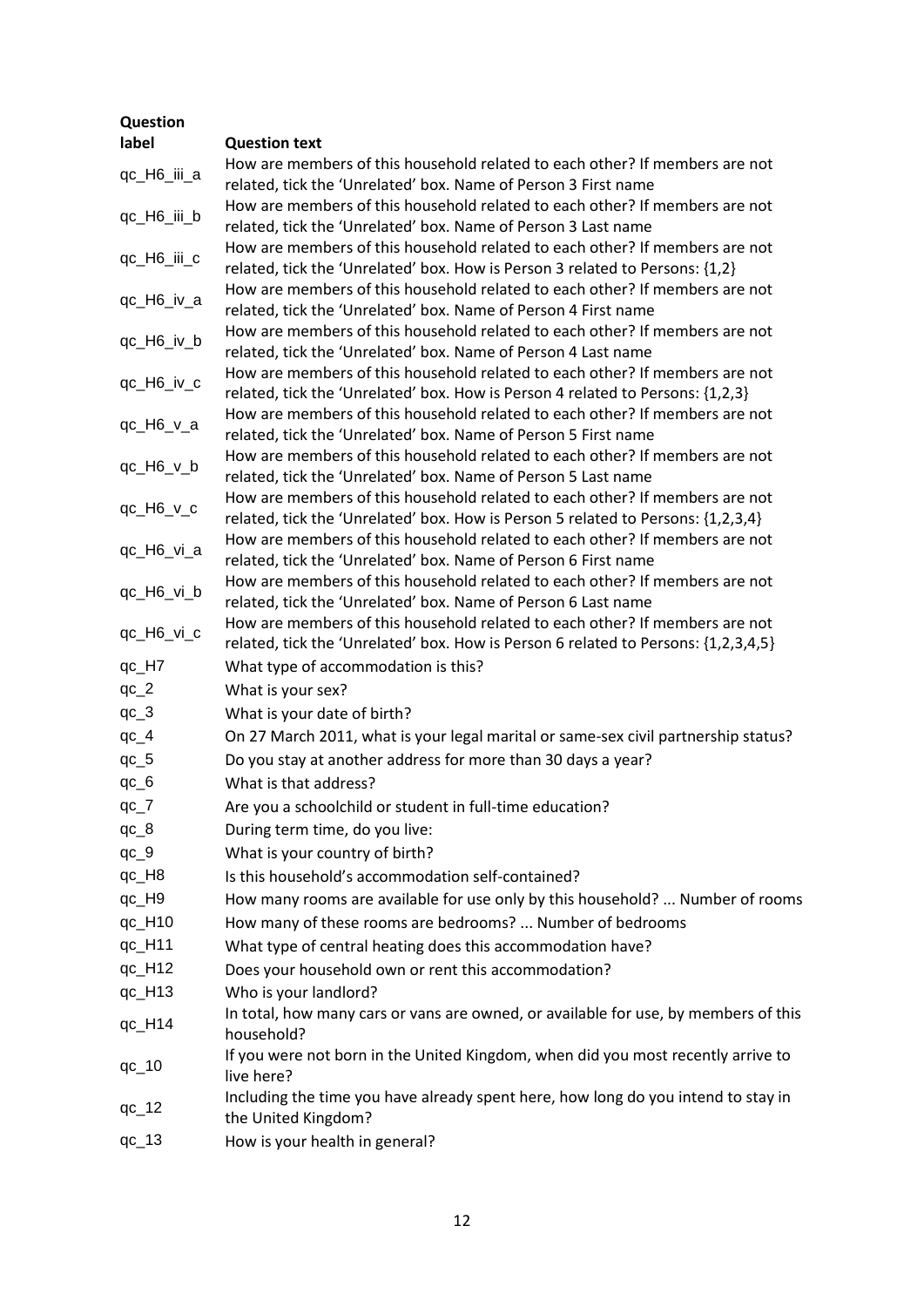| Question      |                                                                                                                                                                                                            |
|---------------|------------------------------------------------------------------------------------------------------------------------------------------------------------------------------------------------------------|
| label         | <b>Question text</b>                                                                                                                                                                                       |
| $qc_14$       | Do you look after, or give any help or support to family members, friends,<br>neighbours or others because of either: long-term physical or mental ill-<br>health/disability? problems related to old age? |
| $qc_15$       | How would you describe your national identity?                                                                                                                                                             |
| $qc_16$       | What is your ethnic group?                                                                                                                                                                                 |
| $qc_18$       | What is your main language?                                                                                                                                                                                |
| $qc_19$       | How well can you speak English?                                                                                                                                                                            |
| $qc_2$        | What is your religion?                                                                                                                                                                                     |
| $qc_2$        | One year ago, what was your usual address?  Postcode                                                                                                                                                       |
| $qc_22$       | What passports do you hold?                                                                                                                                                                                |
| $qc_23$       | Are your day-to-day activities limited because of a health problem or disability<br>which has lasted, or is expected to last, at least 12 months?                                                          |
| $qc_225$      | Which of these qualifications do you have?                                                                                                                                                                 |
| $qc_2$ 26     | Last week, were you:                                                                                                                                                                                       |
| $qc_2$        | Were you actively looking for any kind of paid work during the last four weeks?                                                                                                                            |
| $qc_28$       | If a job had been available last week, could you have started it within two weeks?                                                                                                                         |
| $qc_2$        | Last week, were you waiting to start a job already obtained?                                                                                                                                               |
| $qc_30$       | Last week, were you:                                                                                                                                                                                       |
| $qc_31$       | Have you ever worked?                                                                                                                                                                                      |
| $qc_33$       | In your main job, are (were) you:                                                                                                                                                                          |
| $qc_34$       | What is (was) your full and specific job title?                                                                                                                                                            |
| $qc_35$       | Briefly describe what you do (did) in your main job.                                                                                                                                                       |
| $qc_36$       | Do (did) you supervise any employees?                                                                                                                                                                      |
| $qc_37$       | At your workplace, what is (was) the main activity of your employer or business?<br>In your main job, what is (was) the name of the organisation you work (worked)                                         |
| $qc_38$       | for?                                                                                                                                                                                                       |
| $qc_40$       | In your main job, what is the address of your workplace?  Postcode                                                                                                                                         |
| $qc_41$       | How do you usually travel to work?                                                                                                                                                                         |
| $qc_42$       | In your main job, how many hours a week (including paid and unpaid overtime) do<br>you usually work?                                                                                                       |
| $qc_V$        | How many visitors did you include in question H5?                                                                                                                                                          |
| qc_sA_V1_i    | What is this person's name? First name                                                                                                                                                                     |
| qc_sA_V2      | What is this person's sex?                                                                                                                                                                                 |
| qc_sA_V3      | What is this person's date of birth?                                                                                                                                                                       |
| qc_sA_V4      | What is this person's usual UK address?  Postcode                                                                                                                                                          |
| qc_sA_V1_ii   | What is this person's name? Last name                                                                                                                                                                      |
| $qc$ _sB_V1_i | What is this person's name? First name                                                                                                                                                                     |
| qc_sB_V1_ii   | What is this person's name? Last name                                                                                                                                                                      |
| $qc$ _sB_V2   | What is this person's sex?                                                                                                                                                                                 |
| qc_sB_V4      | What is this person's usual UK address?  Postcode                                                                                                                                                          |
| qc_sC_V1_i    | What is this person's name? First name                                                                                                                                                                     |
| qc_sC_V1_ii   | What is this person's name? Last name                                                                                                                                                                      |
| qc_sC_V3      | What is this person's date of birth?                                                                                                                                                                       |
| qc_sC_V4      | What is this person's usual UK address?  Postcode                                                                                                                                                          |
| $qc_1$        | What is your name? (Person {1,2,3,4,5,6} on page 3) First name                                                                                                                                             |